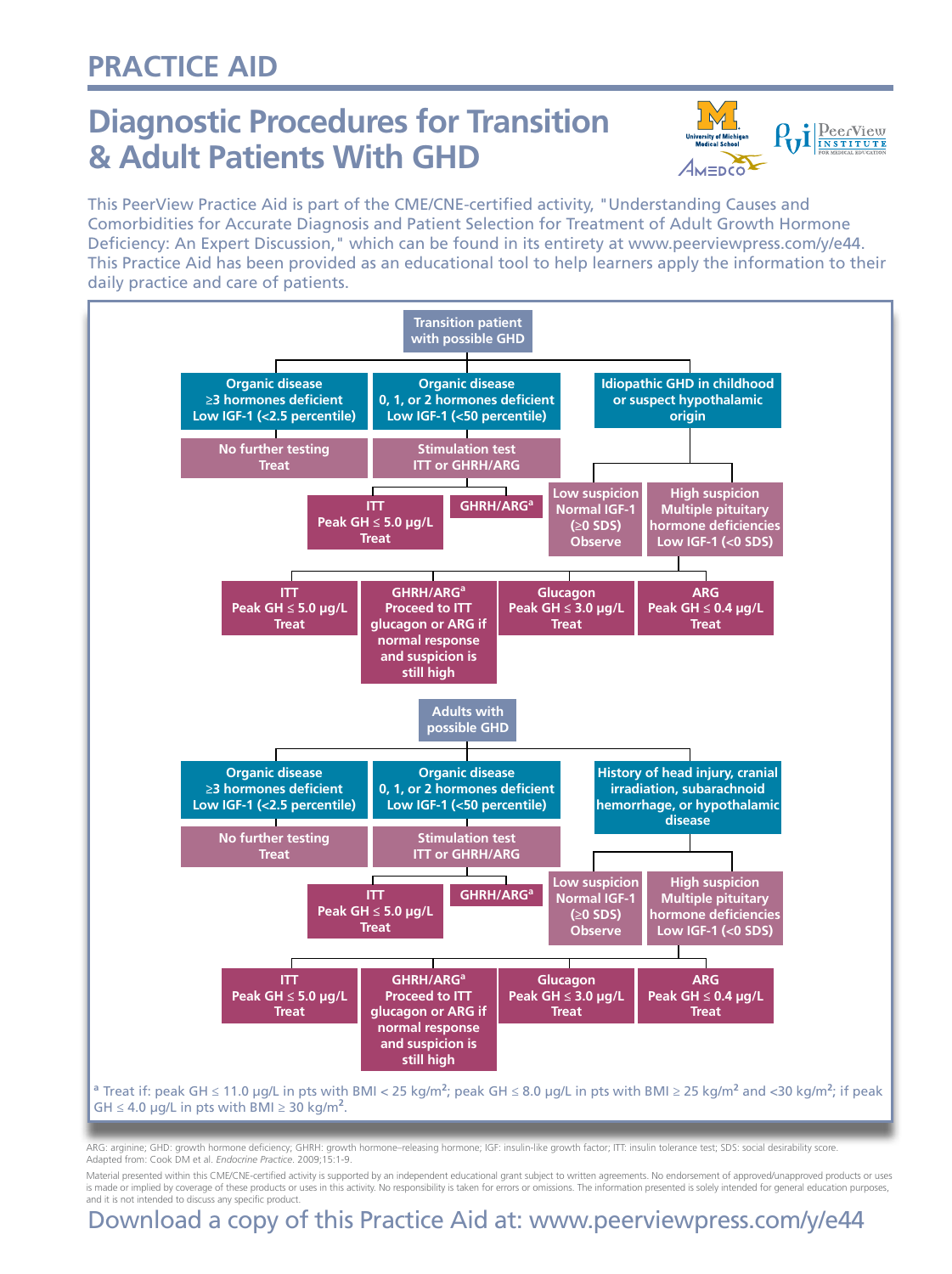## **Practice AID**

# **Assess QOL in Your Patients With Hypopituitarism**



This PeerView Practice Aid is part of the CME/CNE-certified activity, "Understanding Causes and Comorbidities for Accurate Diagnosis and Patient Selection for Treatment of Adult Growth Hormone Deficiency: An Expert Discussion," which can be found in its entirety at www.peerviewpress.com/y/e44. This Practice Aid has been provided as an educational tool to help learners apply the information to their daily practice and care of patients.

#### **Provide patients with this questionnaire, adapted from the QLS-Hypopituitarism:**

Please indicate how important the individual aspects are to you personally, and how satisfied you have been with them. Think about how you have been feeling over the last 4 weeks, and not how you feel at this precise moment.

#### **Put a cross or check to show how important each individual aspect has been for your health in recent weeks. Before you begin, please look at all the aspects.**

|                                                 | <b>Not</b><br>important | <b>Somewhat</b><br>important | Important | <b>Very</b><br>important | <b>Extremely</b><br>important |
|-------------------------------------------------|-------------------------|------------------------------|-----------|--------------------------|-------------------------------|
| 1. Resilience/ability to tolerate stress        |                         |                              |           |                          |                               |
| 2. Body shape                                   |                         |                              |           |                          |                               |
| 3. Self confidence                              |                         |                              |           |                          |                               |
| 4. Ability to become sexually aroused           |                         |                              |           |                          |                               |
| 5. Concentration                                |                         |                              |           |                          |                               |
| 6. Physical stamina                             |                         |                              |           |                          |                               |
| 7. Initiative/drive                             |                         |                              |           |                          |                               |
| 8. Ability to cope with your own anger          |                         |                              |           |                          |                               |
| 9. Ability to tolerate noise and<br>disturbance |                         |                              |           |                          |                               |

#### **Put a cross or check to show how satisfied you have been with these same aspects in recent weeks.**

| <b>Dissatisfied</b> | Somewhat<br>dissatisfied | <b>Somewhat</b><br>satisfied | <b>Satisfied</b> | <b>Very</b><br>satisfied |
|---------------------|--------------------------|------------------------------|------------------|--------------------------|
|                     |                          |                              |                  |                          |
|                     |                          |                              |                  |                          |
|                     |                          |                              |                  |                          |
|                     |                          |                              |                  |                          |
|                     |                          |                              |                  |                          |
|                     |                          |                              |                  |                          |
|                     |                          |                              |                  |                          |
|                     |                          |                              |                  |                          |
|                     |                          |                              |                  |                          |
|                     |                          |                              |                  |                          |

QLS: Questions of Life Satisfaction.

Adapted with permission from: Herschbach P et al. *Eur J Endocrinol*. 2001;145:255-265. © Society of the European Journal of Endocrinology 2001.

Material presented within this CME/CNE-certified activity is supported by an independent educational grant subject to written agreements. No endorsement of approved/unapproved products or uses is made or implied by coverage of these products or uses in this activity. No responsibility is taken for errors or omissions. The information presented is solely intended for general education purposes, and it is not intended to discuss any specific product.